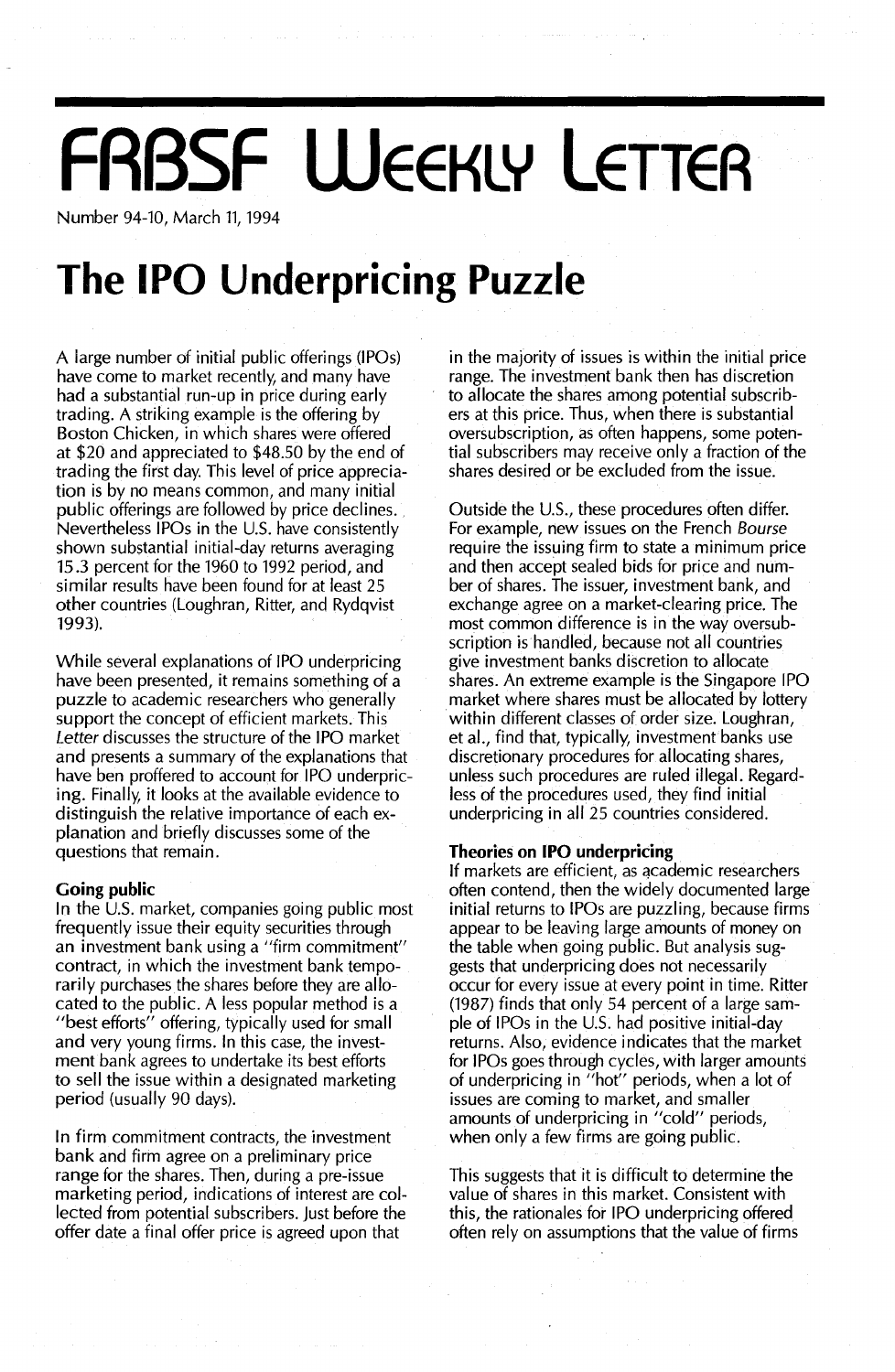# **FRBSF**

cannot be estimated precisely and that there are information asymmetries among groups of market participants.

An early explanation along these lines suggested that the initial underpricing is designed to "leave a good taste in the mouth" of investors. Initial investors, it is argued, remember the firm favorably when it returns to the market later to raise capital. This will increase the demand for shares for the subsequent offerings and allow the firm to recover some or all of the lost proceeds from the initial underpricing. An extension of this argument suggests that large initial underpricing leads to more potential investor interest in the IPO-a lot of "hype," in the jargon-which produces additional information about the firm. That additional information lowers the costs associated with future issues by the firm.

A second explanation focuses on the interests of the investment bank. Investment bankers may use superior information to underprice an issue intentionally to reduce their marketing costs or to create good will with investors. This explanation runs into trouble in terms of the potential damage to their reputation with other firms going public.

Perhaps the most popular explanations of initial underpricing rely on adverse selection associated with receiving an allocation of particular IPOs. Even if values are uncertain, investors with superior information would be less likely to purchase issues that are overpriced. As a result, less informed investors would be allocated more of the shares in the less attractive overpriced issues. As a result, less informed investors would earn lower, even negative, average returns on the issues they are allocated and might choose not to participate in IPOs. Thus to attract these investors to the IPO market, investment bankers must deliberately underprice new shares to overcome this form of the winners' curse problem and permit less informed investors to earn a positive return.

While this explanation has some appeal, it leaves many questions unanswered. Perhaps most important is whether an equilibrium level of underpricing exists that will attract these less informed investors given that the better informed investors will increase demand in response to deliberate underpricing.

An extension of this framework relies on the less informed demand as a lever to extract information from those with superior estimates of the value of the shares. If some potential investors have better estimates of value than the investment bankers, then the investment bankers' threat of allocating to the less informed investors motivates the better informed to reveal their true demand for shares. This information can then be used in setting the final offer price to maximize proceeds. In this framework initial underpricing continues to exist as compensation to those with superior information for truthfully revealing their demand for shares. To make this explanation consistent with equilibrium, investors with superior information must be able to affect the final offer price by understating their demand for shares. Second, this behavior cannot damage their reputation with investment banks who might ration them out of future issues. These interdependent assumptions appear unlikely to hold in equilibrium, particularly if there are several informed bidders.

In a related explanation, investment bankers reduce the adverse selection consequences associated with the issuers' superior information about the value of the firm. If investment bankers develop a reputation for certifying that issues are priced consistent with any superior inside information, they have reason to protect their reputation for this service. Thus investment bankers may underprice to protect their reputation with investors.

A more recent explanation suggests an information framework where the success of an issue depends on getting investors approached early in the IPO process to view it favorably; subsequent investors then base their opinions and demand on the reaction of early potential investors.

#### **Empirical evidence**

Each of the explanations for underpricing IPOs has some appeal, but they lack convincing empirical support. Studies that attempt to distinguish between the various explanations for underpricing are rare. Beatty and Ritter (1986) document that investment bankers who underprice more or less than the average for each risk level lose future IPO market share. This suggests that reputation plays an important role in establishing the equilibrium level of underpricing for any particular issue. This evidence is inconsistent with the notion that investment bankers are underpricing to take advantage of less informed issuing firms.

Koh and Walter (1989) provide evidence related to the adverse selection characteristics associated with investing in IPOs. They find in the Singapore IPO market that underpricing is positively related to the level of oversubscription and that the ratio of shares requested by large investors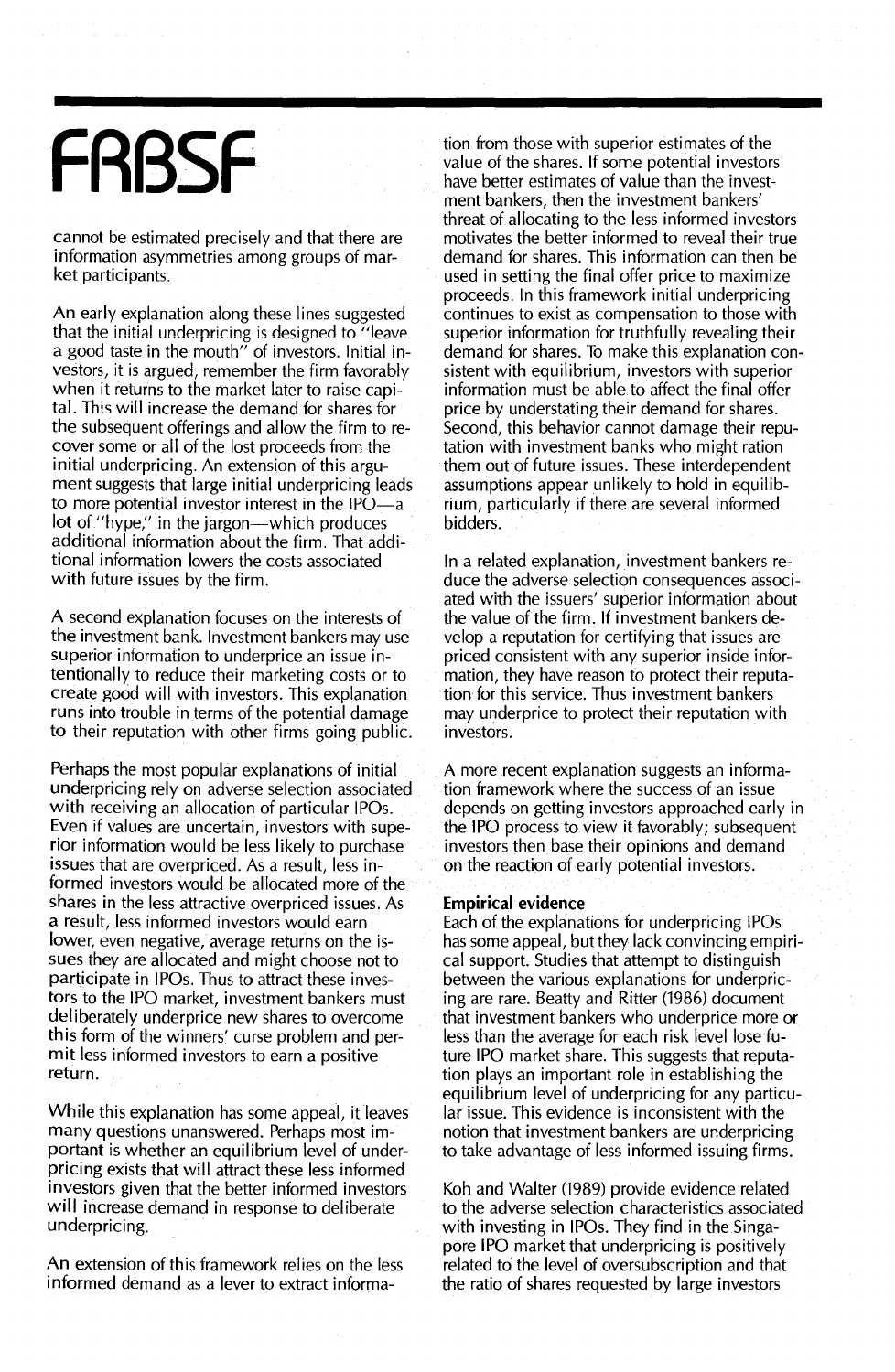increases with the level of underpricing. Thus small investors are more likely to be allocated shares in less underpriced issues. However, they find that issues are oversubscribed on average by 40 times the number of shares. These results appear, at best, mixed regarding whether initial underpricing is used to attract less informed investors to purchase shares.

More recent evidence for the U.S. market by Weiss-Hanley (1993) relies on data for the preliminary filing range price data relative to the final offer price. With firm commitment issues in the U.S. the preliminary prospectus lists a preliminary price range and then on the offering day the final offer price is set. Evidence shows that if the final offer price is above the midpoint of the filing range then underpricing is higher, because a final offer price above the midpoint of filing range is interpreted as evidence of strong preliminary demand for the issue. These results are consistent with investment bankers adjusting the final offer price to reflect unexpectedly large demand for a particular issue. Why the price is not fully adjusted to reflect the increased demand is not clear.

Perhaps the most interesting evidence related to initial underpricing is found in McDonald and Jacquillat (1974). Using data from the sealed-bid auctions of companies to be listed on the French *Bourse,* they found that even after the issuing firm, bankers, and the exchange know the demand curve for the shares, they attempt to underprice by approximately 3 percent to encourage potential investors to continue to bid for the shares. It is worth noting that the relatively low underpricing they attempt to achieve is for established and well-known firms.

Data presented in these studies, plus the international evidence that initial underpricing is common across different markets, suggest that the bias toward underpricing is intentional. Additionally, it appears that investors' costs of participating in these markets are of concern when attempting to set the level of underpricing. That is, the average underpricing of IPOs may be necessary to compensate potential buyers for the cost of participation.

#### **Conclusions**

Large initial-day returns to IPOs on average are well-documented in the U.S. and in other mar-

kets. What is less understood is the rationale for this apparent practice of "leaving money on the table" when firms go public. Explanations for this behavior have traditionally relied on some form of informational asymmetry among the issuer, the investment banks, and the different groups of investors. Limited empirical evidence suggests oversubscription and underpricing are positively related and that issues are intentionally underpriced even when the issuer can observe the demand for shares through a sealed-bid auction. A lack of data on discretionary allocation decisions in oversubscribed issues limits research distinguishing between theories presented to date. Virtually ignored in explanations of initial underpricing is the potential benefit to secondary market liquidity from pricing to promote secondary market liquidity.

> James Booth Visiting Scholar, and Associate Professor of Finance Arizona State University

#### References

- Beatty, Randolph, and Jay Ritter. 1986. "Investment Banking, Reputation, and the Underpricing of Initial Public Offerings:' journal of Financial Economics, pp.213-232.
- Koh, Francis, and Terry Walter. 1989. "A Direct Test of Rock's Model of the Pricing of Unseasoned Issues:' journal of Financial Economics, pp. 251-272.
- Loughran, Tim, Jay Ritter, and Kristian Rydqvist. 1994. "Initial Public Offering Underpricing: International Insights." Pacific-Basin Finance journal (forthcoming in March).
- McDonald, John G., and Bertrand C. Jacquiliat. 1974. "Pricing of Initial Equity Issues: The French Sealedbid Auction." journal of Business, pp. 37-47.
- Weiss-Hanley, Kathleen. 1993. "The Underpricing of Initial Public Offerings and the Partial Adjustment Phenomenon." Journal of Financial Economics, pp. 231-250.

Correction: Due to a clerical mistake, the example of a nominal income targeting rule in the last issue of the *Weekly Letter* (94-09) contained an error: In the third to last paragraph, trend growth in real GDP should read "21/2 percent."

Opinions expressed in this newsletter do not necessarily reflect the views of the management of the Federal Reserve Bank of San Francisco, or of the Board of Governors of the Federal Reserve System.

Editorial comments may be addressed to the editor or to the author.... Free copies of Federal Reserve publications can be obtained from the Public Information Department, Federal Reserve Bank of San Francisco, P.O. Box 7702, San Francisco 94120. Phone (415) 974-2246, Fax (415) 974-3341.